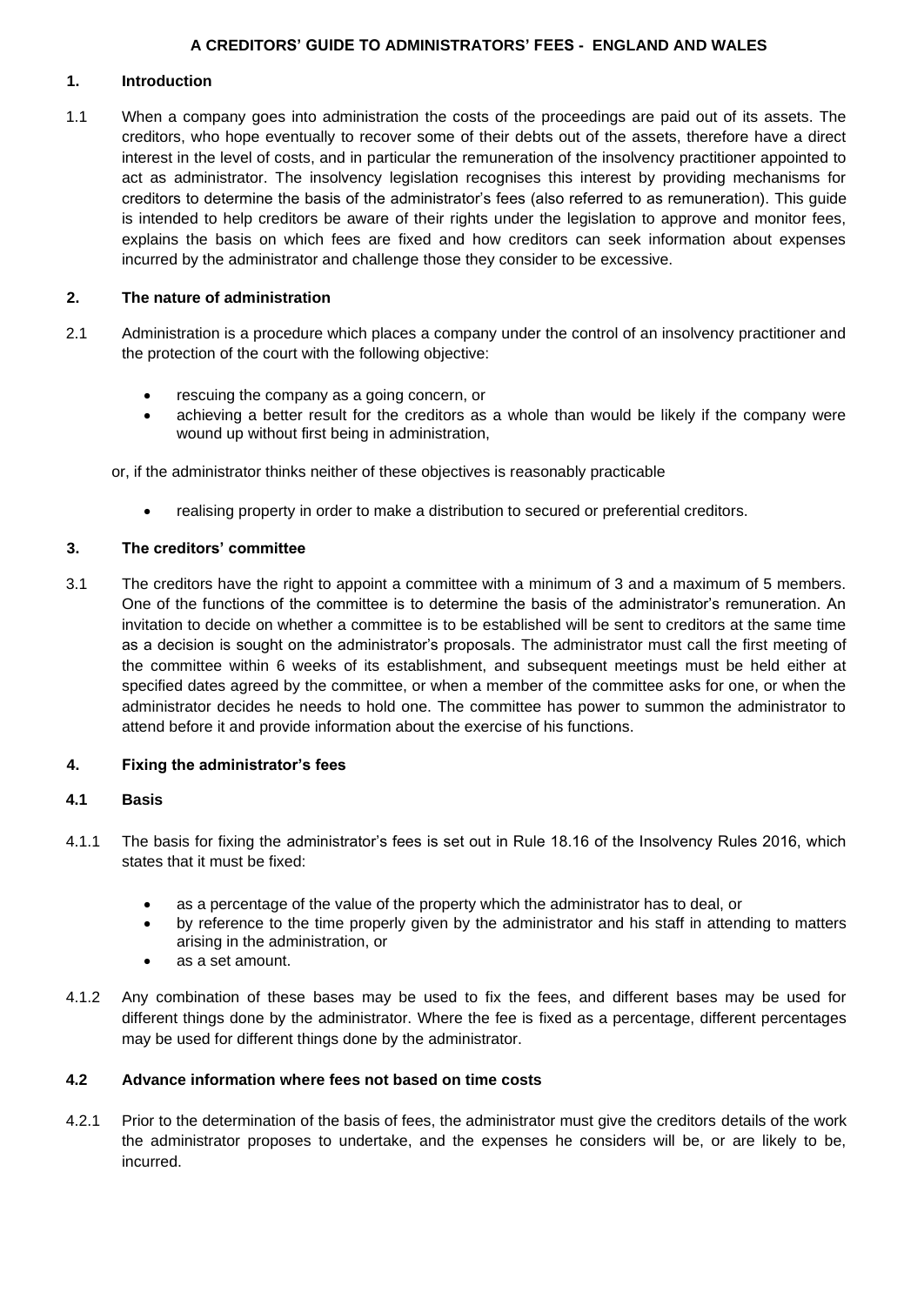### **4.3 Fees estimates where fees to be based on time costs**

- 4.3.1 Where the administrator proposes to take fees based on time costs, he must first provide the creditors with detailed information in the form of a 'fees estimate'. A fees estimate is a written estimate that specifies –
	- details of the work the administrator and his staff propose to undertake;
	- the hourly rate or rates the administrator and his staff propose to charge for each part of that work;
	- the time the administrator anticipates each part of that work will take;
	- whether the administrator anticipates it will be necessary to seek approval or further approval under the Rules; and
	- the reasons it will be necessary to seek such approval.
- 4.3.2 In addition, the administrator must give the creditors details of the expenses he considers will be, or are likely to be, incurred.
- 4.3.3 The fees estimate and details of expenses may include fees anticipated to be charged and expenses anticipated to be incurred if the administrator becomes the liquidator where the administration moves into winding up.

### **4.4 Who fixes the fees?**

- 4.4.1 It is for the creditors' committee (if there is one) to determine on which bases, or combination of bases, the fee is to be fixed. Where it is fixed as a percentage, it is for the committee to determine the percentage or percentages to be applied, and where it is a set amount, to determine that amount. Rule 18.16(9) says that in arriving at its decision the committee shall have regard to the following matters:
	- the complexity (or otherwise) of the case;
	- any responsibility of an exceptional kind or degree which falls on the administrator;
	- the effectiveness with which the administrator appears to be carrying out, or to have carried out, his duties;
	- the value and nature of the property with which the administrator has to deal.
- 4.4.2 If there is no creditors' committee, or the committee does not make the requisite determination, the administrator's fee may be fixed by a decision of the creditors by a decision procedure having regard to the same matters as apply in the case of the committee. If the fee is not fixed in any of these ways, it will be fixed by the court on application by the administrator, but the administrator may not make such an application unless he has first tried to get his fees fixed by the committee or creditors as described above, and in any case not later than 18 months after his appointment.
- 4.4.3 There are special rules about creditors' decisions in cases where the administrator has stated in his proposals that the company has insufficient property to enable a distribution to be made to unsecured creditors except out of the prescribed part which may have to be set aside out of floating charge assets.
- 4.4.4 In this case, if there is no creditors' committee, or the committee does not make the requisite determination, the basis of the administrator's fees may be fixed by –
	- the consent of each of the secured creditors of the company; or
	- if the administrator has made or intends to make a distribution to preferential creditors -
		- the consent of each of the secured creditors of the company; and
		- a decision of the preferential creditors in a decision procedure.

### **4.5 Review of fees**

4.5.1 Where there has been a material and substantial change in circumstances since the basis of the administrator's fee was fixed, the administrator may request that it be changed. The request must be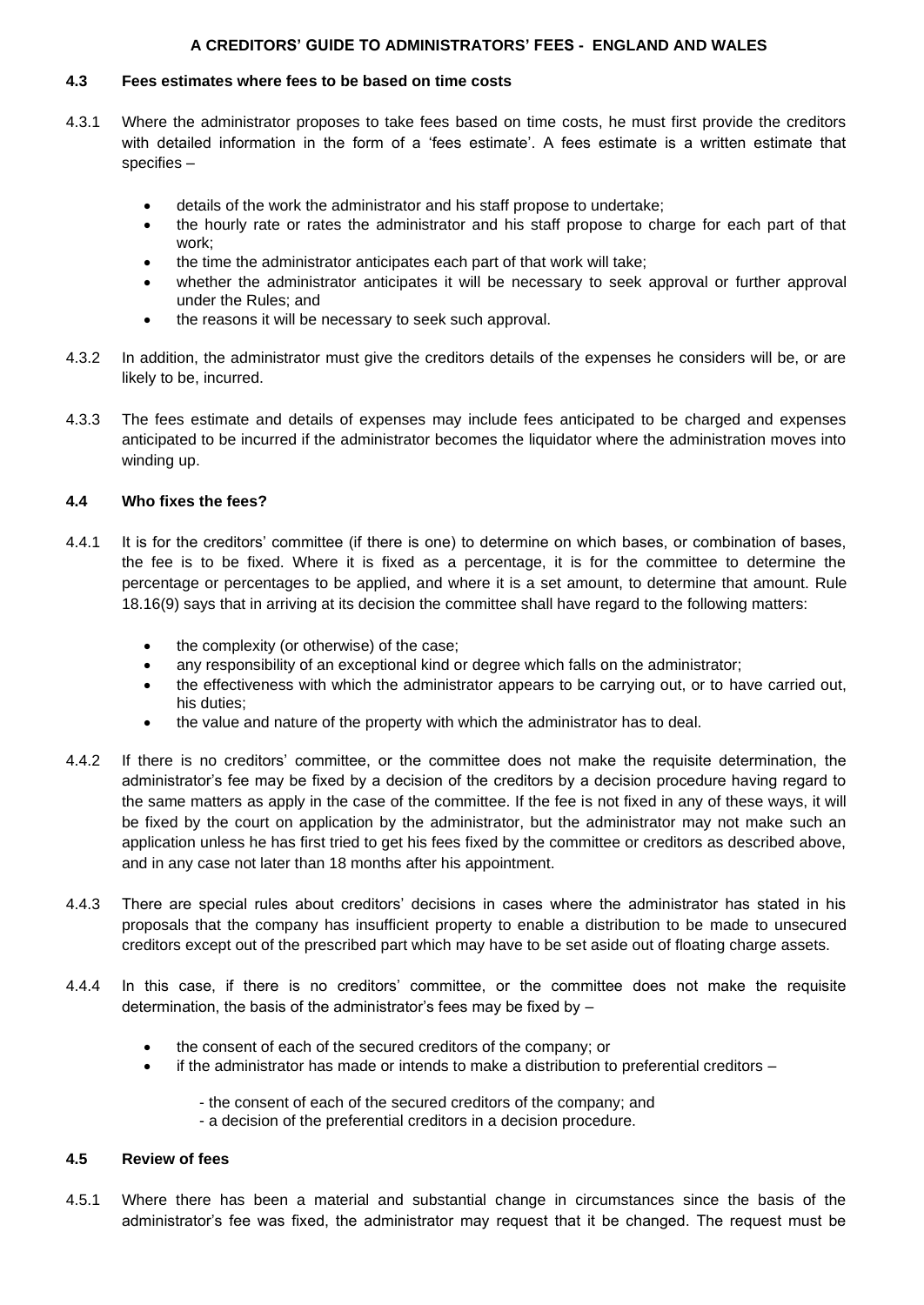made to the same body as initially approved the fees, and the same rules apply as to the original approval.

## **5. Approval of pre-administration costs**

- 5.1 Sometimes the administrator may need to seek approval for the payment of costs in connection with preparatory work incurred before the company went into administration but which remain unpaid. Such costs may relate to work done either by the administrator or by another insolvency practitioner. Disclosure of such costs must be included in the administrator's proposals and should follow the principles and standards set out in section 7. Pre-administration costs are subject to approval under Rule 3.52.
- 5.2 Where there is a creditors' committee, it is for the committee to determine whether, and to what extent, such costs should be approved for payment. If there is no committee or the committee does not make the necessary determination, or if it does but the administrator, or other insolvency practitioner who has incurred pre-administration costs, considers the amount agreed to be insufficient, approval may be given by a meeting of creditors. Where the circumstances described in paragraph 4.4 apply, the determination may be made by the same creditors as approve the administrator's fees.
- 5.3 The administrator must convene a meeting of the committee or seek a decision of the creditors by a decision procedure for the purposes of approving the payment of pre-administration costs if requested to do so by another insolvency practitioner who has incurred such costs. If there is no determination under these provisions, or if there is but the administrator or other insolvency practitioner considers the amount agreed to be insufficient, the administrator may apply to the court for a determination.

## **6. What information should be provided by the administrator?**

### **6.1 General principles**

- 6.1.1 The administrator should provide those responsible for approving his fees with sufficient information to enable them to make an informed judgement about the reasonableness of the administrator's request. The information should be presented in a manner which is transparent, consistent throughout the life of the case and useful to creditors, while being proportionate to the circumstances of the case.
- 6.1.2 The administrator should disclose:
	- payments, fees and expenses arising from the administration paid to the administrator or his or her associates;
	- any business or personal relationships with parties responsible for approving the administrator's fees or who provide services to the administrator in respect of the insolvency appointment where the relationship could give rise to a conflict of interest.
- 6.1.3 The administrator should inform creditors and other interested parties of their rights under insolvency legislation, and should advise them how they may access suitable information setting out their rights within the first communication with them and in each subsequent report.
- 6.1.4 Where the administrator sub-contracts out work that could otherwise be carried out by the administrator or his or her staff, this should be drawn to the attention of creditors with an explanation of why it is being done.

## **6.2 Key issues**

- 6.2.1 The key issues of concern to those with a financial interest in the level of payments from the insolvency estate will commonly be:
	- the work the administrator anticipates will be done, and why that work is necessary;
	- the anticipated cost of that work, including any expenses expected to be incurred in connection with it;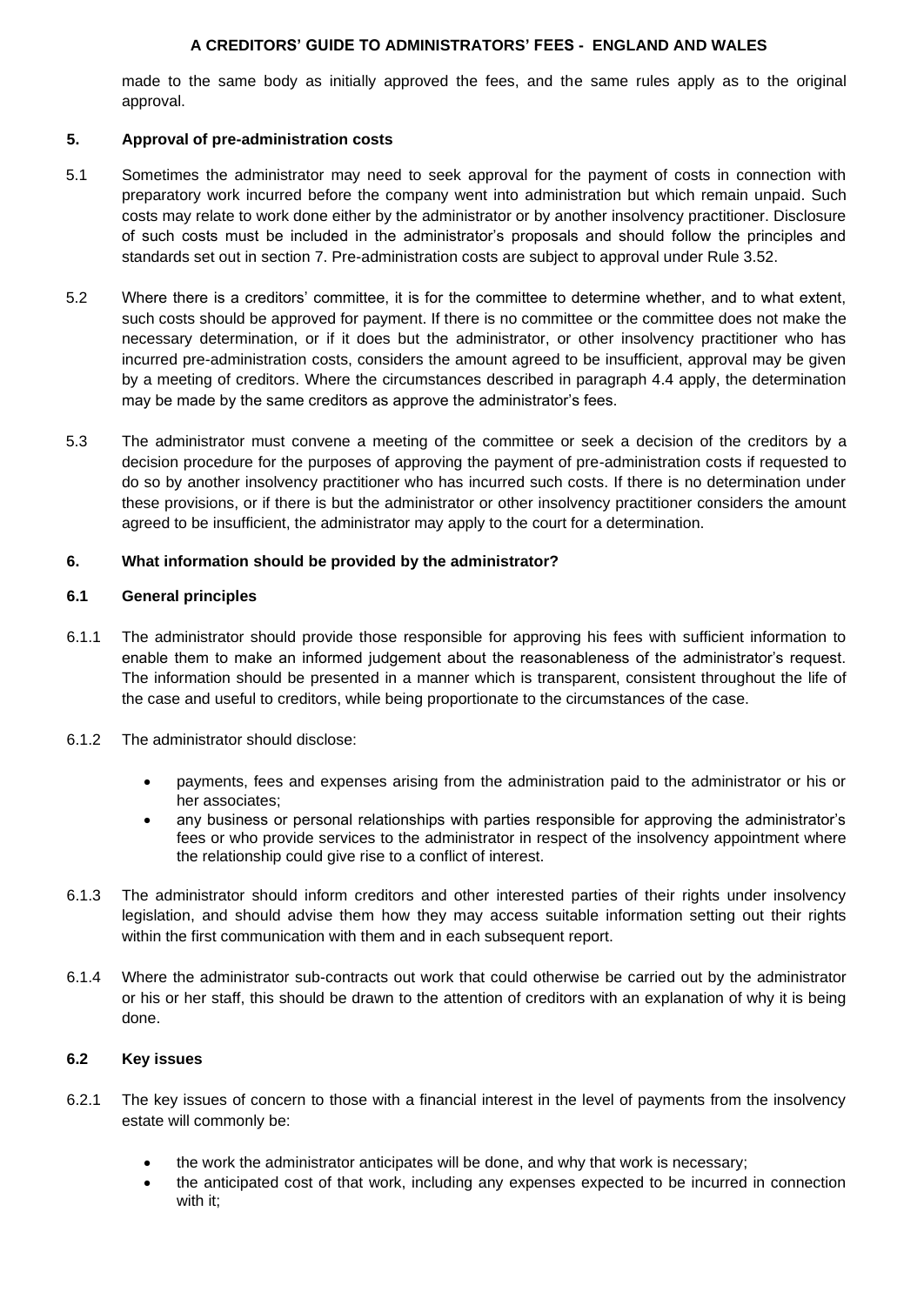- whether it is anticipated that the work will provide a financial benefit to creditors, and if so what anticipated benefit (or if the work provided no direct financial benefit, but was required by statute);
- the work actually done and why that work was necessary;
- the actual costs of the work, including any expenses incurred in connection with it, as against any estimate provided;
- whether the work has provided a financial benefit to creditors, and if so what benefit (or if the work provided no direct financial benefit, but was required by statute).
- 6.2.2 When providing information about payments, fees and expenses, the administrator should do so in a way which facilitates clarity of understanding of these key issues. Narrative explanations should be provided to support any numerical information supplied. Where it is practical to do so, the administrator should provide an indication of the likely return to creditors when seeking approval for the basis of his fees.
- 6.2.3 When approval for a fixed amount or a percentage basis is sought, the administrator should explain why the basis requested is expected to produce a fair and reasonable reflection of the work that the administrator anticipates will be undertaken.

### **6.3 Fee estimates and subsequent reports**

6.3.1 When providing a fee estimate, the administrator should supply that information in sufficient time to facilitate those with the authority to approve fees making an informed judgement about the reasonableness of the administrator's requests. The estimate should clearly describe what activities are anticipated to be conducted in respect of the estimated fee. When subsequently reporting to creditors, the actual hours and average rate (or rates) of the costs charged for each activity should be provided for comparison.

### **6.4 Disbursements**

- 6.4.1 Costs met by and reimbursed to the administrator in connection with the administration will fall into two categories:
	- Category 1 disbursements: These are payments to independent third parties where there is specific expenditure directly referable to the administration. Category 1 disbursements can be drawn without prior approval, although the administrator should be prepared to disclose information about them in the same way as any other expenses.
	- Category 2 disbursements: These are costs that are directly referable to the administration but not to a payment to an independent third party. They may include shared or allocated costs that may be incurred by the administrator or their firm, and that can be allocated to the administration on a proper and reasonable basis. Category 2 disbursements require approval in the same way as the administrator's fees.
- 6.4.2 When seeking approval, the administrator should explain, for each category of cost, the basis on which the charge is being made. If the administrator has obtained approval for the basis of Category 2 disbursements, that basis may continue to be used in a sequential appointment where further approval of the basis of fees is not required, or where the administrator is replaced.
- 6.4.3 The following are not permissible as disbursements:
	- a charge calculated as a percentage of the fee;
	- an administration fee or charge additional to the administrator's fees;
	- recovery of basic overhead costs such as office and equipment rental, depreciation and finance charges.

## **7. Exceeding the amount set out in the fees estimate**

- 7.1 Fees cannot be drawn in excess of the fees estimate without approval by the body which fixed the original basis of the fee. The request for approval must specify –
	- the reason why the administrator has exceeded, or is likely to exceed, the fees estimate;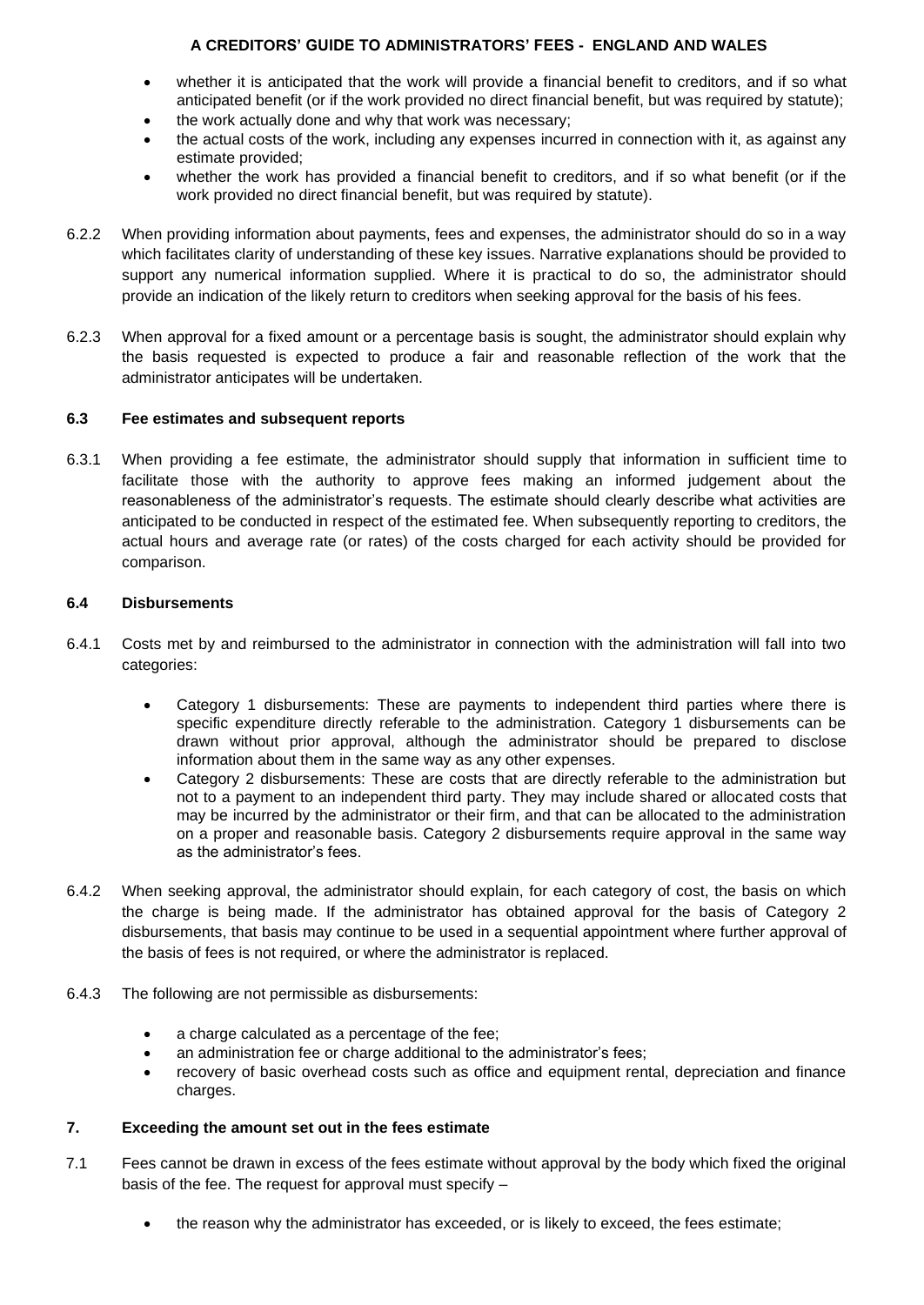- the additional work the administrator has undertaken or proposes to undertake;
- the hourly rate or rates the administrator proposes to charge for each part of that additional work;
- the time that additional work has taken or the administrator anticipates that work will take;
- whether the administrator anticipates that it will be necessary to seek further approval; and
- the reasons it will be necessary to seek further approval.

### **8. Progress reports and requests for further information**

- 8.1 The administrator is required to send a progress report to creditors at 6-monthly intervals. In addition to the items discussed above the report must include:
	- details of the basis fixed for the fees of the administrator (or if not fixed at the date of the report, the steps taken during the period of the report to fix it);
	- if the basis has been fixed, the fee charged during the period of the report, irrespective of whether it was actually paid during that period (except where it is fixed as a set amount, in which case it may be shown as that amount without any apportionment for the period of the report);
	- if the report is the first to be made after the basis has been fixed, the fees charged during the periods covered by the previous reports, together with a description of the things done during those periods, irrespective of whether payment was actually made during the period of the report;
	- a statement of the expenses incurred by the administrator during the period of the report, irrespective of whether payment was actually made during that period;
	- details of progress during the period of the report, including a summary of the receipts and payments during the period.
	- details of what remains to be done
	- where appropriate, a statement setting out whether, at the date of the report–
		- $\circ$  the fees expected to be charged is likely to exceed the fees estimate or any approval given for remuneration exceeding the estimate;
		- $\circ$  the expenses incurred or expected to be incurred are likely to exceed, or have exceeded, the details given to the creditors prior to the determination of the basis of the fees; and
		- o the reason for that excess.
	- the date of approval of any pre-administration costs and the amount approved;
	- a statement of the creditors' rights to request further information, as explained in paragraph 8.2, and their right to challenge the administrator's fees and expenses.
- 8.2 Within 21 days of receipt of a progress report a creditor may request the administrator to provide further information about the fees and expenses (other than pre-administration costs) set out in the report. A request must be in writing, and may be made either by a secured creditor, or by an unsecured creditor with the concurrence of at least 5% in value of unsecured creditors (including himself) or the permission of the court.
- 8.3 The administrator must provide the requested information within 14 days, unless he considers that:
	- the time and cost involved in preparing the information would be excessive, or
	- disclosure would be prejudicial to the conduct of the administration or might be expected to lead to violence against any person, or
	- the administrator is subject to an obligation of confidentiality in relation to the information requested, in which case he must give the reasons for not providing some or all of the information.
- 8.4 Any creditor may apply to the court within 21 days of the administrator's refusal to provide the requested information, or the expiry of the 14 days' time limit for the provision of the information.

### **9. Provision of information – additional requirements**

9.1 The administrator must provide certain information about time spent on a case, free of charge, upon request by any creditor, director or shareholder of the company.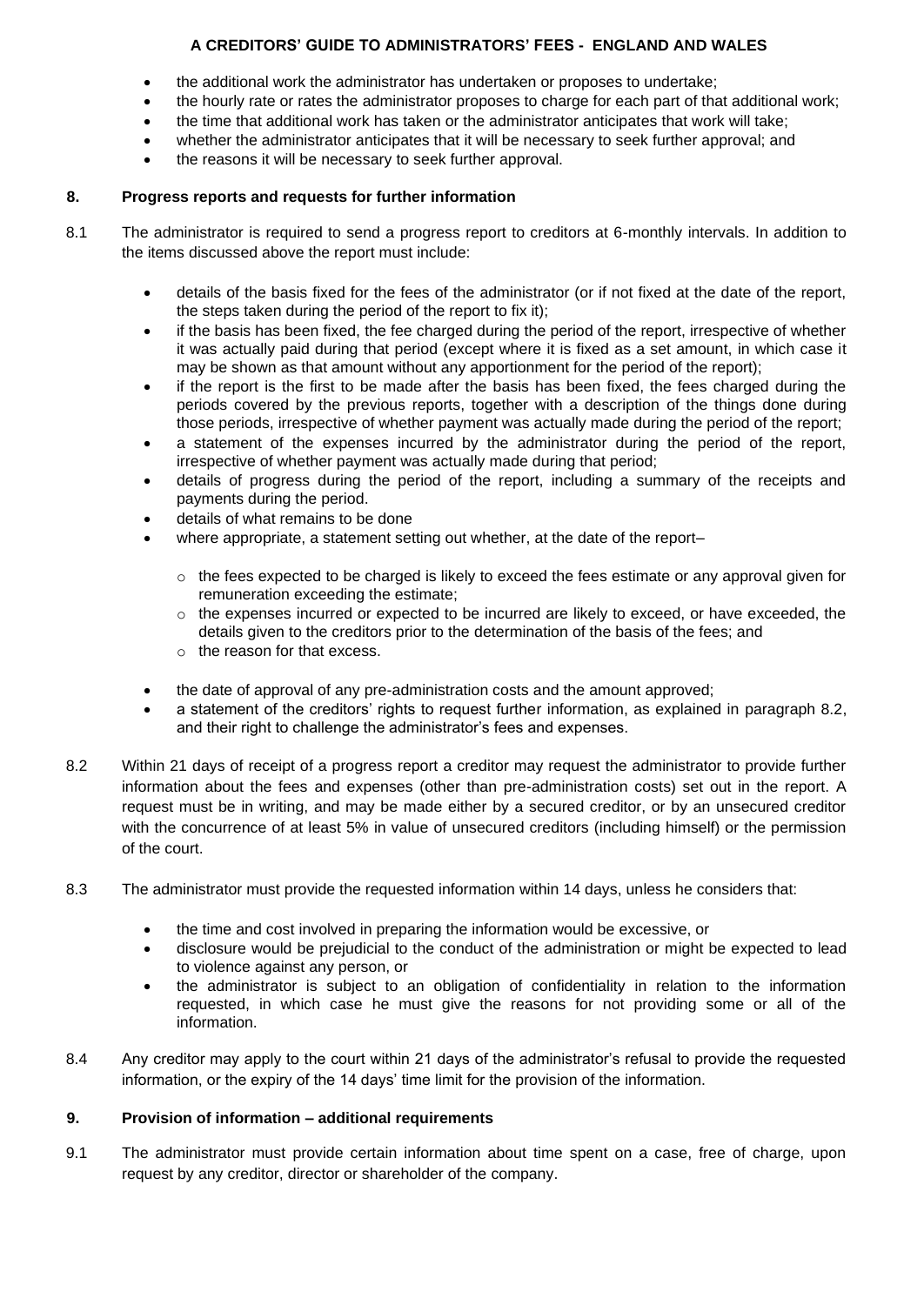- 9.2 The information which must be provided is
	- the total number of hours spent on the case by the administrator or staff assigned to the case;
	- for each grade of staff, the average hourly rate at which they are charged out;
	- the number of hours spent by each grade of staff in the relevant period.
- 9.3 The period for which the information must be provided is the period from appointment to the end of the most recent period of six months reckoned from the date of the administrator's appointment, or where he has vacated office, the date that he vacated office.
- 9.4 The information must be provided within 28 days of receipt of the request by the administrator, and requests must be made within two years from vacation of office.

#### **10. What if a creditor is dissatisfied?**

- 10.1 If a creditor believes that the administrator's fees are excessive, the basis is inappropriate, or the expenses incurred by the administrator are in all the circumstances excessive he may, provided certain conditions are met, apply to the court.
- 10.2 Application may be made to the court by any secured creditor, or by any unsecured creditor provided at least 10 per cent in value of unsecured creditors (including himself) agree, or he has the permission of the court. Any such application must be made within 8 weeks of the applicant receiving the administrator's progress or final report in which the charging of the fee or incurring of the expenses in question is first reported (see paragraph 8.1 above). If the court does not dismiss the application (which it may if it considers that insufficient cause is shown) the applicant must give the administrator a copy of the application and supporting evidence at least 14 days before the hearing.
- 10.3 If the court considers the application well founded, it may order that the fees be reduced, the basis be changed, or the expenses be disallowed or repaid. Unless the court orders otherwise, the costs of the application must be paid by the applicant and not as an expense of the administration.

### **11. What if the administrator is dissatisfied?**

11.1 If the administrator considers that the fees fixed by the creditors' committee is insufficient or that the basis used to fix it is inappropriate he may request that the amount or rate be increased, or the basis changed, by decision of the creditors. If he considers that the fee fixed by the committee or the creditors is insufficient or that the basis used to fix it is inappropriate, he may apply to the court for the amount or rate to be increased or the basis changed. If he decides to apply to the court he must give at least 14 days' notice to the members of the creditors' committee and the committee may nominate one or more of its members to appear or be represented on the application. If there is no committee, the administrator's notice of his application must be sent to such of the company's creditors as the court may direct, and they may nominate one or more of their number to appear or be represented. The court may order the costs to be paid as an expense of the administration.

### **12. Other matters relating to fees**

- 12.1 Where there are joint administrators it is for them to agree between themselves how the fee payable should be apportioned. Any dispute arising between them may be referred to the court, the creditors' committee or a decision of creditors.
- 12.2 If a new administrator is appointed in place of another, any decision, determination, resolution or court order which was in effect immediately before the replacement continues to have effect in relation to the remuneration of the new administrator until a further decision, determination, resolution or court order is made.
- 12.3 Where the basis of the fee is a set amount, and the administrator ceases to act before the time has